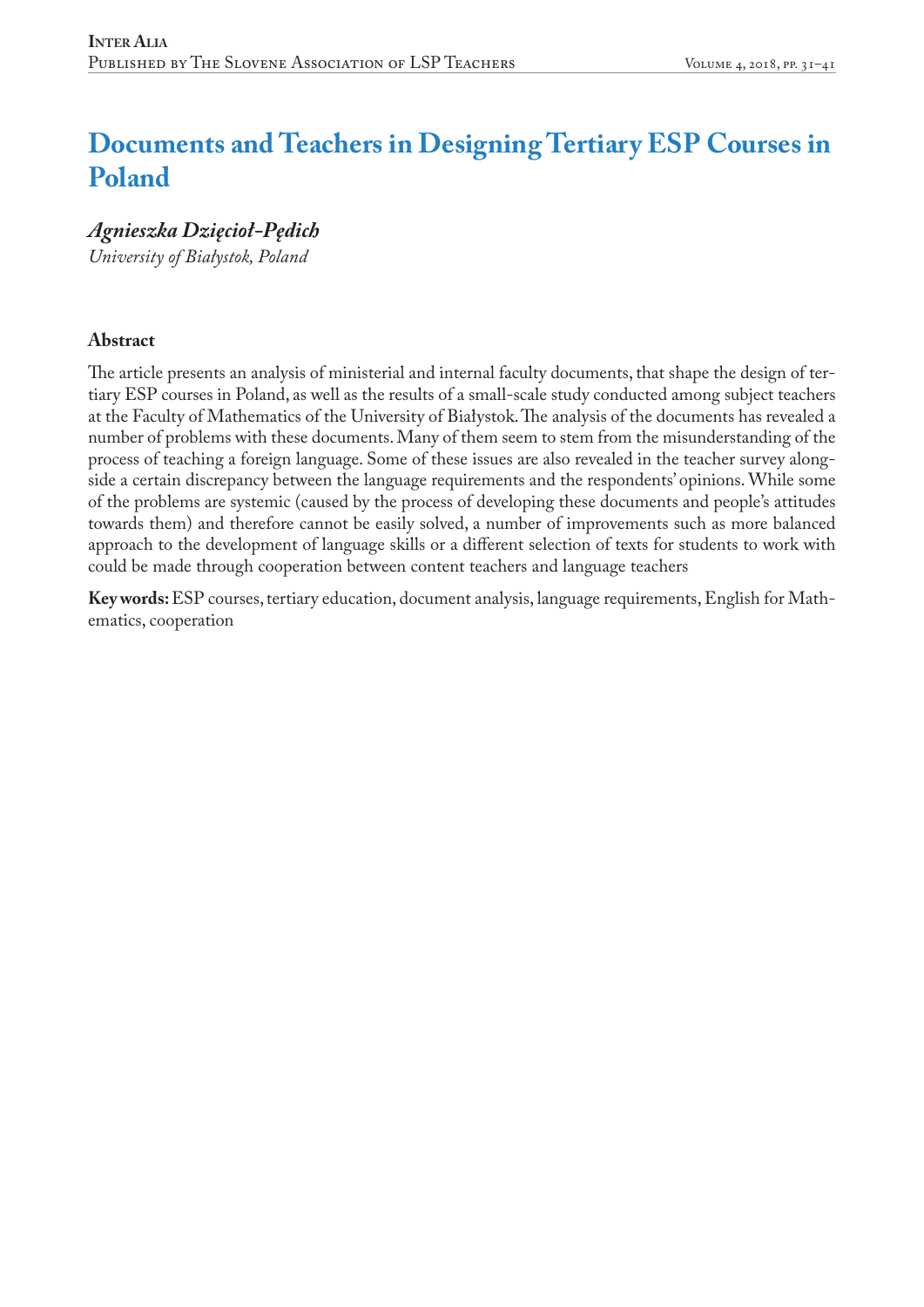## **1 Introduction**

The work of teachers of all levels in Poland is strongly controlled by various ministerial and internal regulatory documents. In the case of tertiary education this includes *Teaching standards* issued by the Ministry of Science and Higher Education, which form the basis for documents developed by individual faculties such as general *Teaching outcomes* and *Programmes of study* for individual fields of study1 . This article presents an analysis of these documents, as they apply to ESP language courses in a non-linguistics field of study. The issue in question is whether these documents are more of a help or a hindrance to language teachers, as well as how well they fit with the actual needs and expectations of students and language instructors. To answer this question, the author has conducted a qualitative analysis of the aforementioned documents, as they apply to BA studies in Theoretical Mathematics at the Faculty of Mathematics of the University of Bialystok. Furthermore, content teachers were questioned with regard to how they perceive language requirements from the *Programme of study for Theoretical Mathematics*.

The article is divided into four parts. The first part is a short description of documents that shape the design of tertiary language courses, the second part discusses faculty requirements for language courses, the third part presents the results of a small-scale study conducted among faculty content teachers and in the final part the author conclusions and possible ways of cooperation between language teachers and content teachers in designing language courses.

## **2 Documents shaping the design of tertiary ESP language courses in Poland**

*Teaching standards* were developed by the Polish Ministry of Sciences and Higher Education for 118 fields of study. They are sets of requirements for programmes of study which are obligatory for all institutions of higher education in Poland.

These documents are divided into six main parts for BA programmes, into five main parts for MA programmes and into six main parts for long cycle programmes<sup>2</sup>. The parts of the documents are as follows:

- General requirements: this part specifies the number of semesters, teaching hours and the minimum number of ECTS (European Credit Transfer System) points.
- **Qualifications of a graduate:** this is a general description of graduates' knowledge and skills. This part also states that a graduate should be prepared to take up a job and to follow an MA or a PhD programme.
- General teaching content: this part details concepts to be taught within the group of topics obligatory for all the students and within the group of topics which students will learn depending on their major. This part also provides the teaching outcomes, divided into skills and competences for each topic, as well as the minimum number of teaching hours and ECTS points for each group.
- **Professional practice:** this part specifies, among others, the minimum duration of professional practice.
- Other requirements: this part contains, among others, the minimum number of teaching hours and ECTS points for physical education and IT classes.
- **Recommendations:** the content of this part will specifically depend on the requirements of a given field of study.

<sup>1 &</sup>quot;Field of study" in this context does not refer to a research area or a branch of science, but a group of subjects or areas of knowledge taught together at a university. This is similar to a minor and/or major in the American system.

<sup>2</sup> Five-year studies leading to an MA degree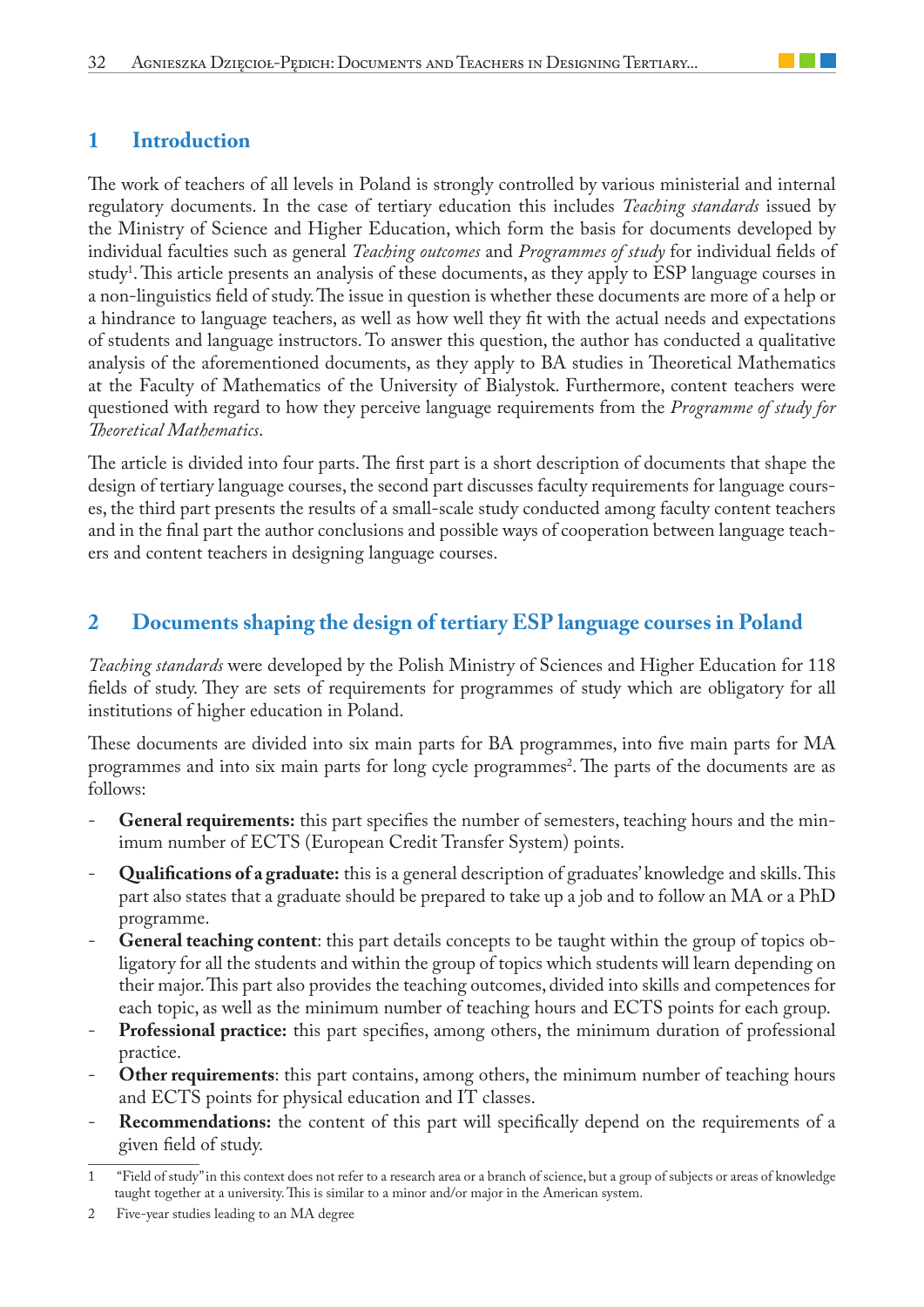As regards foreign languages, requirements can be found in the part **General requirements** where it is stated that a graduate of a BA programme should know at least one foreign language at B2 level of CEFR (or higher) and a specialised variety of the language. The part **Other requirements** determines the number of teaching hours and ECTS points assigned to language courses whereas the part **Recommendations** suggests the language that students should learn.

According to ministerial *Teaching standards for Mathematics*, a student during the BA programme thus learns English for 120 lessons (one lesson lasts for 45 minutes) to reach at least upper-intermediate level (the language course is worth 5 ECTS points). He or she should also learn a specialised variety of English, but its level is not stated in the document.

Ministerial *Teaching standards* are the basis for individual faculties, that develop a document titled *Teaching outcomes.* The first part of the document — **General information** — specifies, among others, general teaching aims, graduates' employment opportunities, the involvement of other parties, such as faculty authorities, students' council, or potential employers in defining teaching outcomes. The second part of the document — **Teaching outcomes** — presents in detail the teaching outcomes for a given field of study. The outcomes are divided into three sections: **Knowledge**, **Skills**, and **Competences**.

As regards foreign languages, the *Teaching outcomes* developed by the Faculty of Mathematic of the University of Białystok state that a graduate of a BA programme should know at least one foreign language at B2 level (**Knowledge** section) and that he or she should be able to search for information in professional literature both in Polish and foreign languages (for reasons hard to fathom this is put in the **Social competences** section).

As for employment, a graduate should be able to find work with: 1) institutions using mathematical methods, 2) primary schools, junior high schools (which have since been removed from the system due to the 2017 educational reform) and vocational schools, if they complete the optional teacher training course.

This general document is the basis for more detailed documents tilted *Programmes of study for day (extramural) studies* which present intended teaching outcomes for the whole cycle of studies for students of a given field of study within one faculty. For example, at the Faculty of Mathematics of the University of Białystok at BA level there are programmes of study for Financial Mathematics, Theoretical Mathematics, and Information Safety.

The *Programme of study for Theoretical Mathematics* for the BA programme specifies teaching outcomes for 37 modules (e.g. Topology, Algebra, Differential Calculus). In the document there are four language modules each corresponding with one semester. The author of the article analysed this programme because she teaches students of Theoretical Mathematics and is therefore obliged faculty regulations while designing and ESP course.

Table 1 presents teaching outcomes for ESP courses, divided by semester. The phrases in bold in the table indicate new requirements that are introduced in a given semester. The language requirements were literally translated from the faculty documents.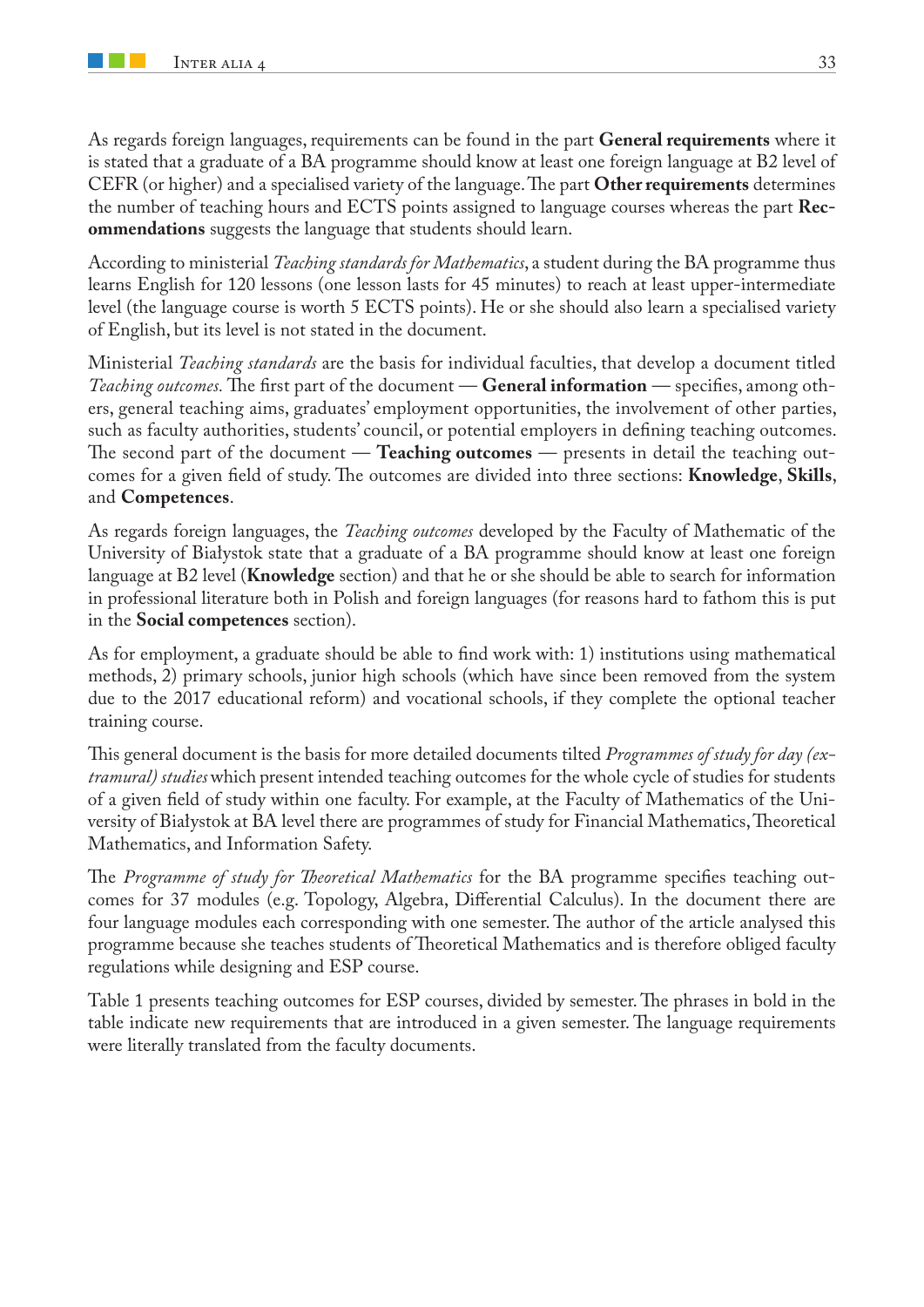| <b>Semester 1</b>                | <b>Semester 2</b>                                | Semester 3                                       | Semester 4                                       |
|----------------------------------|--------------------------------------------------|--------------------------------------------------|--------------------------------------------------|
| A graduate has basic             | A graduate has <b>basic</b>                      | A graduate has system-                           | A graduate has system-                           |
| knowledge of mathe-              | but systematic knowl-                            | atic knowledge of math-                          | atic knowledge of math-                          |
| matical terminology in           | edge of mathematical                             | ematical terminology in                          | ematical terminology in                          |
| foreign languages.               | terminology in foreign                           | foreign languages.                               | foreign languages.                               |
| A graduate can:                  | languages.                                       | A graduate can:                                  | A graduate can:                                  |
| prepare a summary in             | A graduate can:                                  | prepare in a foreign                             | - prepare (orally and in                         |
| foreign languages of a           | prepare in a foreign                             | language a report, a                             | writing) in a foreign                            |
| popular science article          | language a report, a                             | write-up and                                     | language a report, a                             |
| about mathematics                | write-up and a sum-                              | a summary of a pop-                              | write-up and                                     |
| translate into Polish            | mary of a popular                                | ular science article                             | a summary of a pop-                              |
| a popular science arti-          | science article about                            | about mathematics                                | ular science article                             |
| cle about mathematics            | mathematics                                      | translate into Polish                            | about mathematics                                |
| published in a foreign           | translate into Polish                            | a popular science arti-<br>cle about mathematics | translate into Polish<br>a popular science arti- |
| language<br>prepare in a foreign | a popular science arti-<br>cle about mathematics | published in a foreign                           | cle about mathematics                            |
| language an auto-pre-            | published in a foreign                           | language                                         | published in a foreign                           |
| sentation, a short               | language                                         | prepare in a foreign                             | language                                         |
| paper on basic mathe-            | prepare in a foreign                             | language an auto-pre-                            | discuss in a foreign                             |
| matical concepts (en-            | language an auto-pre-                            | sentation, a short                               | language graphs and                              |
| cyclopaedic entry)               | sentation, a short                               | paper on basic mathe-                            | the results of mathe-                            |
| discuss in a foreign             | paper on basic mathe-                            | matical concepts (en-                            | matical                                          |
| language graphs and              | matical concepts (en-                            | cyclopaedic entry)                               | calculations                                     |
| the results of mathe-            | cyclopaedic entry)                               | - discuss in a foreign                           | prepare summary of                               |
| matical<br>calculations          | discuss in a foreign                             | language graphs and<br>the results of mathe-     | his or her BA thesis                             |
| write: informal and              | language data sets                               | matical                                          | in a foreign language<br>knows a foreign lan-    |
| formal letter, a report          | (presented for exam-<br>ple in tables) and the   | calculations                                     | guage at B2 level of                             |
|                                  | results of mathemati-                            | - write formal letter/                           | <b>CEFR</b>                                      |
|                                  | cal calculations                                 | email,                                           | write an informal let-                           |
|                                  | - write an informal                              | a description of an                              | ter, speech, essay                               |
|                                  | letter,                                          | object                                           | - find, understand and                           |
|                                  | an email with in-                                | find, understand and                             | analyse information                              |
|                                  | structions,                                      | analyse information                              | from different sources                           |
|                                  | a description                                    | from different sourc-                            | (for example from                                |
|                                  |                                                  | es (for example from                             | foreign professional                             |
|                                  |                                                  | foreign professional                             | literature) which cor-                           |
|                                  |                                                  | literature) which cor-<br>responds with his or   | responds with his or<br>her major                |
|                                  |                                                  | her major                                        | - lead a discussion in a                         |
|                                  |                                                  | A graduate participates                          | foreign language and                             |
|                                  |                                                  | actively in discus-                              | is able to sum it up                             |
|                                  |                                                  | sions conducted in a                             | A graduate knows how                             |
|                                  |                                                  | foreign language                                 | to negotiate, mediate                            |
|                                  |                                                  |                                                  | and reach a com-                                 |
|                                  |                                                  |                                                  | promise in a foreign                             |
|                                  |                                                  |                                                  | language.                                        |

Table 1: *Requirements from the Programme of study for Theoretical Mathematics concerning foreign language courses*

 $\mathcal{L}^{\text{max}}_{\text{max}}$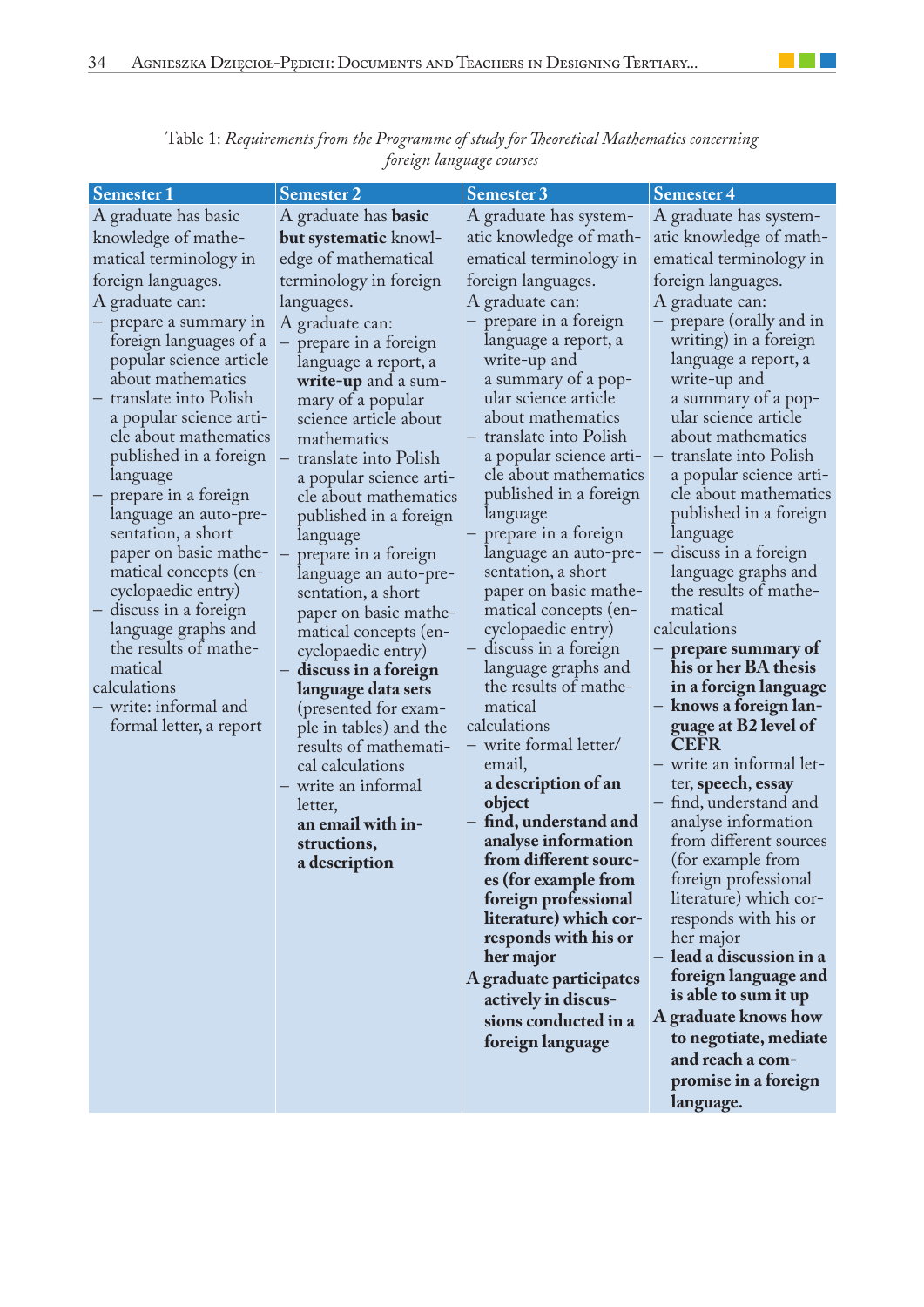#### **3 Language requirements from the** *Programme of study for Theoretical Mathematics*

The language skills and knowledge from the *Programme of study for Theoretical Mathematics* were put into a syllabus and language teachers were asked to provide content. In the first place they had to decide what basic mathematical terminology in this context is.

In order to do so, language teachers would need to build a corpus of texts related to faculty content subjects in cooperation with faculty content teachers who know which vocabulary items obtained through the corpus analysis are subject-obligatory and could be treated as basic mathematical terminology. However, this is a long-term project and does not provide teachers with immediate answers about the content of their courses or rather lists presenting the scope of mathematical concepts to be taught, that are required of language teachers in October, when language syllabi are accepted by the faculty.

Clues to the choice of specialist vocabulary to be taught can be found in other requirements from the *Programme of study for Theoretical Mathematics*: students are expected to be able to discuss graphs, data sets (presented, for example, in tables), and the results of mathematical calculations. To do so students need to know, for example, the names of different graphs basic operations, algebraic and calculus symbols in English.

The choice of terminology should also enable students to prepare a summary of their BA thesis. However, language courses at the Faculty of Mathematics of the University of Białystok end when students are in their second year and their diploma seminars, where they discuss the content of the dissertation, begin in the third year. Consequently, students will not be able to prepare a summary of their BA thesis during a language course, as they do not know yet what issues they will be researching.

Another requirement according to the *Programme of study for Theoretical Mathematics*, is that a graduate should be able translate into Polish a popular science article about mathematics. Such a statement confirms that "the essence and complexity of translation activity is commonly misunderstood and underestimated" (Hejwowski, 2004, p. 235). Hejwowski further argues that it is commonly believed a person who has learned a foreign language can translate any text into and from the foreign language. Translation competence does include a good knowledge of at least two languages, but it is usually developed through many years of practice. Consequently, not every language teacher, if they do not have the appropriate training and/or experience, will be able to translate, let alone teach translation to upper-intermediate students.

Popular science articles frequently use more complex language structures than specialist literature, which tends to focus more on clarity and precision than on style. Pluta (2008, p. 47) observes that tertiary students will find it easier to understand specialist rather than popular science articles from their field of study, as the specialist knowledge they gained in other subjects will help them grasp the message of the text and compensate for inadequacies in language knowledge, which would otherwise impede understanding of the text. Taking all this into account, if translation is at all to be required, it would make more sense for students to translate specialist texts.

Another skill listed in the faculty programme of studies is the ability to prepare a summary of a popular science article about mathematics in foreign languages. Since specialist texts are clearer and more precise than popular science articles, it would make more sense to require that students summarize specialized articles.

The authors of the requirements put a lot of emphasis on writing skills. Apart from preparing translations and summaries, students have to know how to write formal and informal letters, formal emails, emails with instructions, a description, a description of an object, a speech and an essay. Writing formal and informal letters is emphasized already in the first semester, but one could argue that paper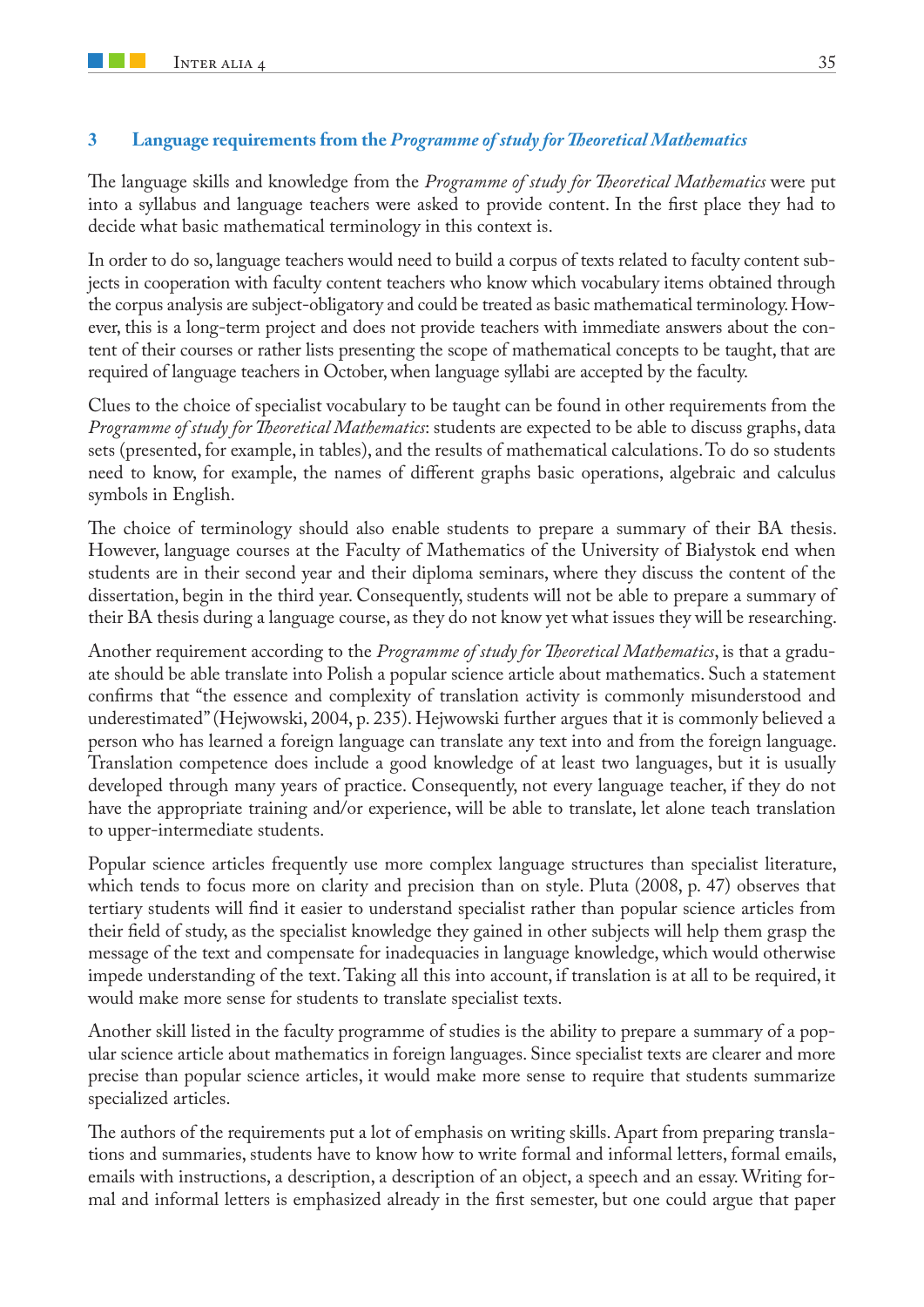correspondence is an obsolete skill for students who belong to the generation of digital natives. However, BA graduates should know how to write a formal email. Students are also required to write an email with instructions, but it is not clear what it means. Another question is whether graduates of mathematics really need to be able to write, of all things, an email with instructions (whatever that may be)?

Equally baffling is the statement that students should be able to write a description. A description of what? A person? A room? A landscape? The requirements for the first semester of the second year are more specific: a description of an object. However, it is not defined what an object is for a mathematician and if it is even relevant.

It is also difficult to interpret the statement on students being able to write reports and write-ups<sup>3</sup>. Without cooperation with content teachers a language teacher will not be able to establish what types of reports or write-ups mathematicians prepare, or how often they need to write them. Consequently, they will not be able tell how much attention should be devoted to these forms in the language classroom.

After the fourth semester of a language course students are required to know how to write a speech but they do not have to be able to deliver it. Instead, they need to be able to prepare oral reports and write-ups. It is hard to imagine why mathematicians would need to be able to write speeches which they are not going to give. It would make much more sense for graduates to be able to prepare and present a paper at a conference. The ability to present a paper is mentioned, but it is supposed to cover basic mathematical concepts, which would only be useful on the rare occasions when teachers of mathematics might be called upon to teach a class in a foreign language.

The last writing skill language teachers are required to develop is writing essays. Again, why do mathematicians write essays and how important is this skill for them? Perhaps this statement should be interpreted as an element of developing students' general language skills? After all, graduates are required to know a foreign language at B2 level of CEFR.

Such a strong emphasis on writing skills is probably caused by the fact that it is only content teachers who authored the language requirements and they are obliged to pursue academic careers, which involves, among others, publishing articles in English. It is likely that the skills in the requirements, not only the writing skills, are the ones faculty academics use and perhaps that is why they assumed that students would also need them. According to the requirements, graduates should be able to find, understand and analyse information from different sources (for example from foreign professional literature), which corresponds with their major. These are exactly the skills a person should possess to pursue an academic career and prepare academic publications. These are useful skills, albeit only for a minority of graduates who would like to follow their vocation in academia or in science popularisation.

Moving away from writing, as far as speaking is concerned, interaction is only mentioned in the requirements for the third semester and yet first-year students already know how to interact orally in English, as the majority of them had learnt the language in secondary school and took their final written and oral exams. If students are not expected to develop their speaking skills during the first year in more diversified ways than it is indicated in the requirements, their speaking skills, and especially interacting with others, will probably deteriorate. The way the requirements for speaking are formulated means that students are thrown in at the deep end in the third semester: there is a huge gap between being able to discuss the results of mathematical calculations or delivering an auto-presentation and being able to participate actively in discussions conducted in a foreign language.

<sup>3</sup> In the Polish version of the language requirements the authors use the words *rapport* and *sprawozdanie*, which are synonyms in Polish and without adequate context, are almost impossible to either distinguish or translate precisely. No such context was provided and therefore the author of the article used the English word 'report' for *rapport* and 'write-up' for *sprawozdanie*.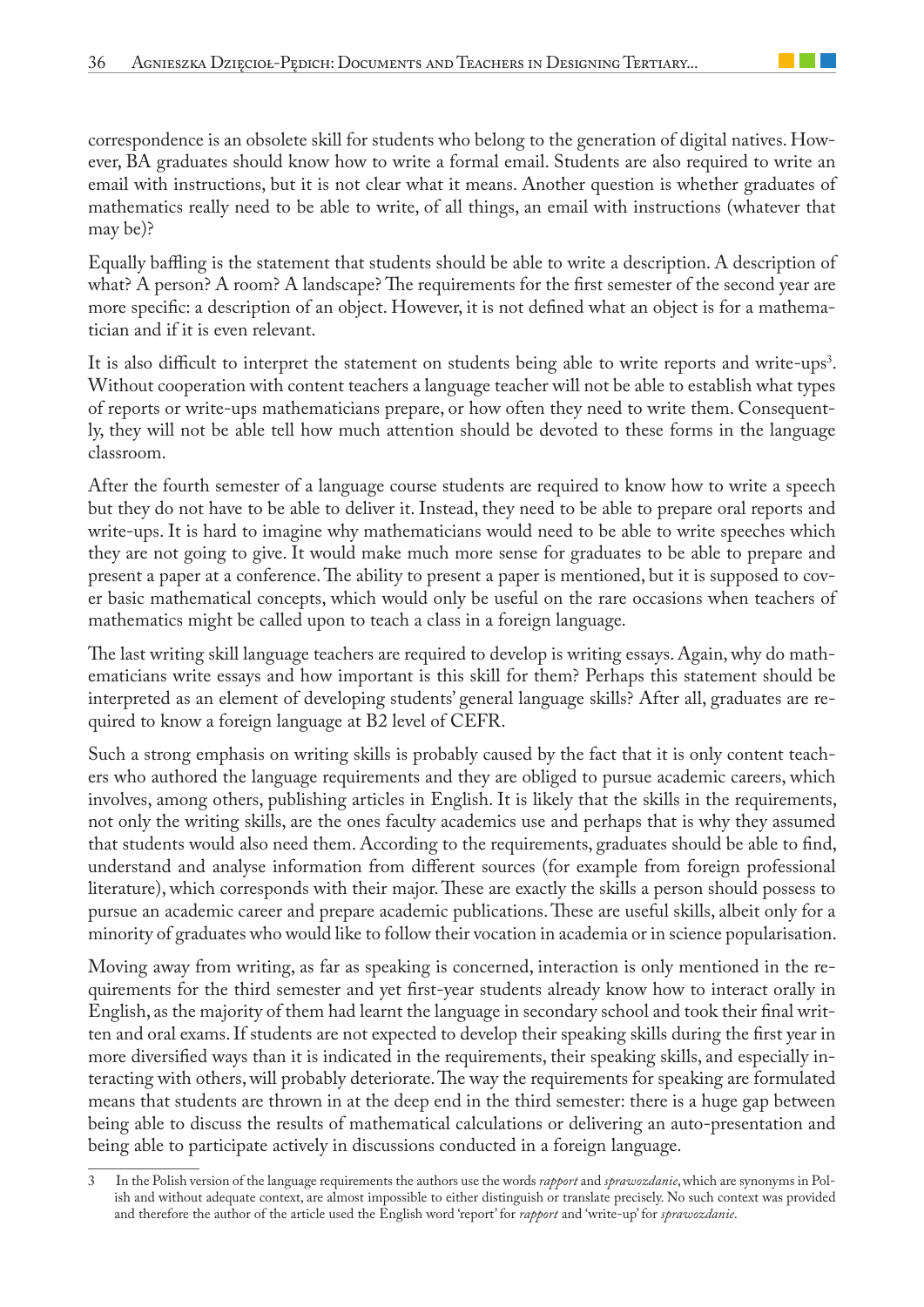To become effective communicators, students need to be systematically guided and supported in how they develop relevant speaking skills (Goh, 2017, pp. 245–246). The faculty language requirements do not allow for such systematic support. That is why requiring students in the fourth semester to be able to negotiate, mediate and reach a compromise in a foreign language, or to be able to lead and sum up a discussion is unrealistic, because they have neither the time nor the opportunity to develop the necessary skills, especially that the language requirements are already quite demanding. Another question is how the speaking skills students have to master will relate to their communicative goals as graduates of mathematics?

That brings us to the issue of needs analysis which is one of the major pillars of English for Specific Purposes (ESP) (Harwood & Petrić, 2011, p. 245). Needs analysis can be defined as the process of gathering and interpreting information on how language learners will use the target language outside classroom walls (target situation analysis TSA; Widdowson, 2000, p. 196).

As was mentioned before, the faculty *Teaching outcomes* state that a graduate of BA programme should be able to find employment in the school system or in institutions using mathematical methods. Before designing an English for Mathematics course one would have to research how and when Polish primary school teachers of mathematics use English during their lessons.

According to the latest Core Curriculum for primary schools, schools are allowed to introduce bilingual education in the two final classes. This means that graduates of Mathematics would have to be prepared to use English in the context of language and content integrated learning (CLIL). However, it should be noted that it is not obligatory for schools to introduce CLIL. Since most Polish teachers of mathematics are not expected to teach in English, CLIL should be included in the language requirements but not prioritized.

As for employment in institutions using mathematical methods, the content of a language course should probably be designed in cooperation with relevant institutions. At the very least, language teachers should communicate with content teachers in order to establish what is meant by institutions using mathematical methods and what their language needs in terms of mathematical English might be.

## **4 Research project**

#### **4.1 Methodology**

Since ministerial language requirements are very general and therefore open to interpretation and faculty language requirements, even though more detailed, do not seem to take into account actual needs of graduates, research was conducted to gather content teachers' views concerning tertiary language teaching. The research was motivated by the following research questions:

- 1. What language level should graduates of the BA programme possess?
- 2. What level of the specialised language variety should graduates of the BA programme represent?
- 3. What proportions should there be between English for General Purposes (EGP) and English for Specific Purposes (ESP) in a language course?
- 4. Which language skills (specialised or general) should be emphasized during a language course?
- 5. Which skills and knowledge listed in the *Programme of study for Theoretical Mathematics* should be emphasized most strongly in a language course?

The research tool was a self-administered questionnaire. The language of the questionnaire was Polish. At the time of the research, the Faculty of Mathematics of the University of Białystok employed 36 content teachers, but only seven of them completed the questionnaire. Even though the findings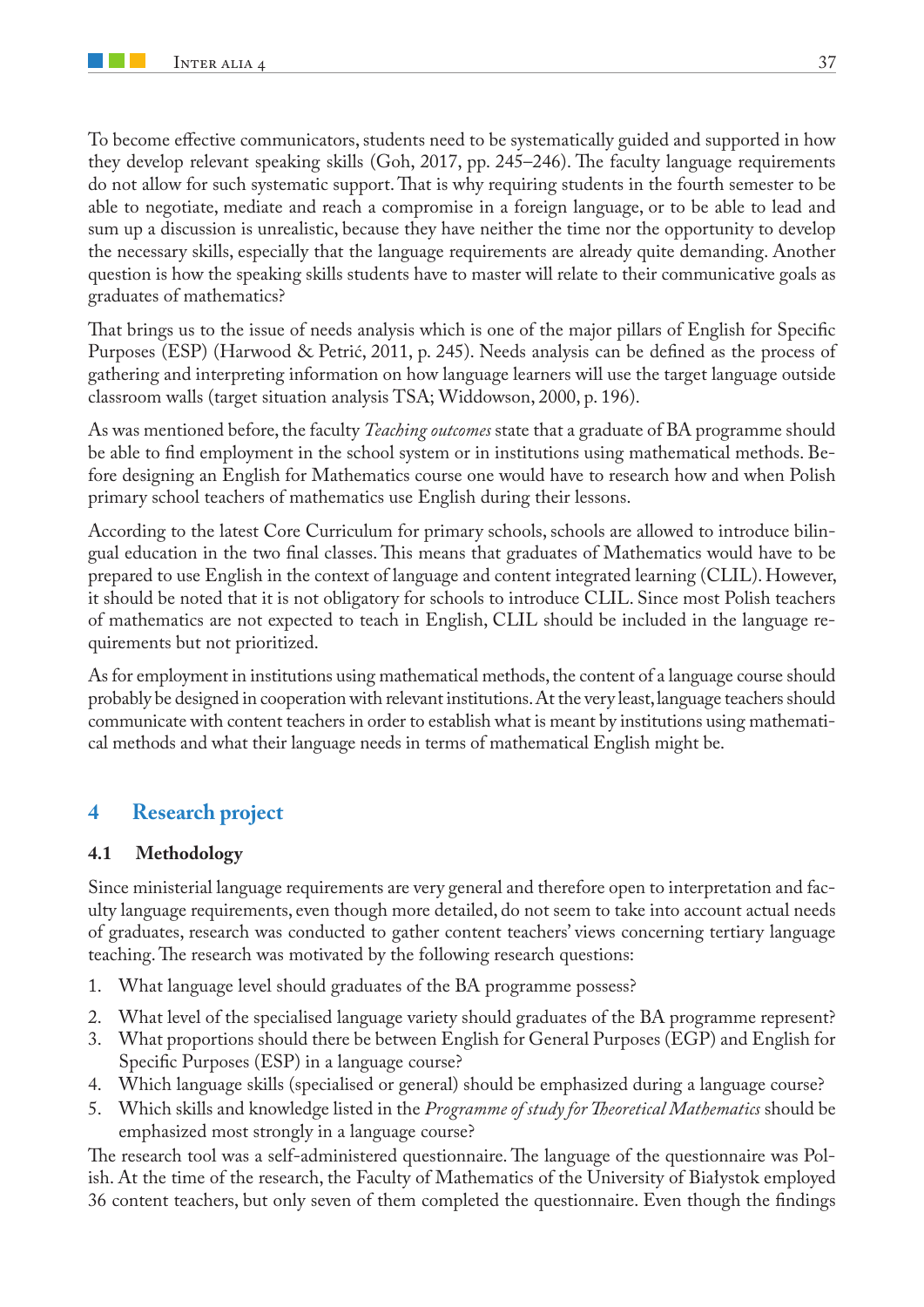cannot be generalized because of low response rate, the answers provide interesting insights into how the respondents, who are content teachers, perceive the requirements for language courses.

#### **4.2 Interpretation of the results**

The first question item on the questionnaire concerned the language level. Four out of seven respondents indicated that graduates should know a foreign language at the upper-intermediate level, which corresponds with ministerial regulations. Two respondents indicated the advanced level and one person opted for the intermediate level. As regards the level of the specialised variety of the target language, four respondents indicated that the level of ESP should be the same as the level of EGP and three people thought that the level of ESP should be lower than the level of EGP. In reality it is difficult to obtain the same level of EGP and ESP, because the abilities do not translate well from one to the other and language teachers have too little time (120 lessons) to take students to at least B2 level of EGP (especially when they start at A2/B1 level) and at the same time to teach them ESP to the same level of competence.

As for the proportions between EGP and ESP, four respondents think that a language course should include elements of both EGP and ESP, but with the main emphasis put on general English. Two respondents indicated that students should learn only a general variety of the foreign language and one person indicated that ESP should be emphasized more than EGP during language courses. These opinions seem to contradict the answers concerning the language level: the majority of the respondents think that students should know ESP and EGP at the same level and yet they argue that language teachers should devote more time to developing general language skills. This is especially paradoxical as students enter university with a certain degree of knowledge of EGP but usually with no knowledge of ESP.



Figure 1: *The importance of skills in a language course* 

The analysis of answers to question 4 revealed that all the respondents think that speaking should be emphasized the most in a language course, whereas in the faculty language requirements speaking is one of the most neglected skills. In the second place the respondents indicated developing EGP reading skills and improving EGP vocabulary, which are not mentioned in the requirements at all. Interestingly, none of the respondents thought that language teachers should help students broaden their knowledge of ESP vocabulary which is the most stressed aspect in the *Programme of study for Theoretical Mathematics*. This might be due to the fact that content teachers are likely to know how to express mathematical concepts in English and assume that students, just like them, can learn it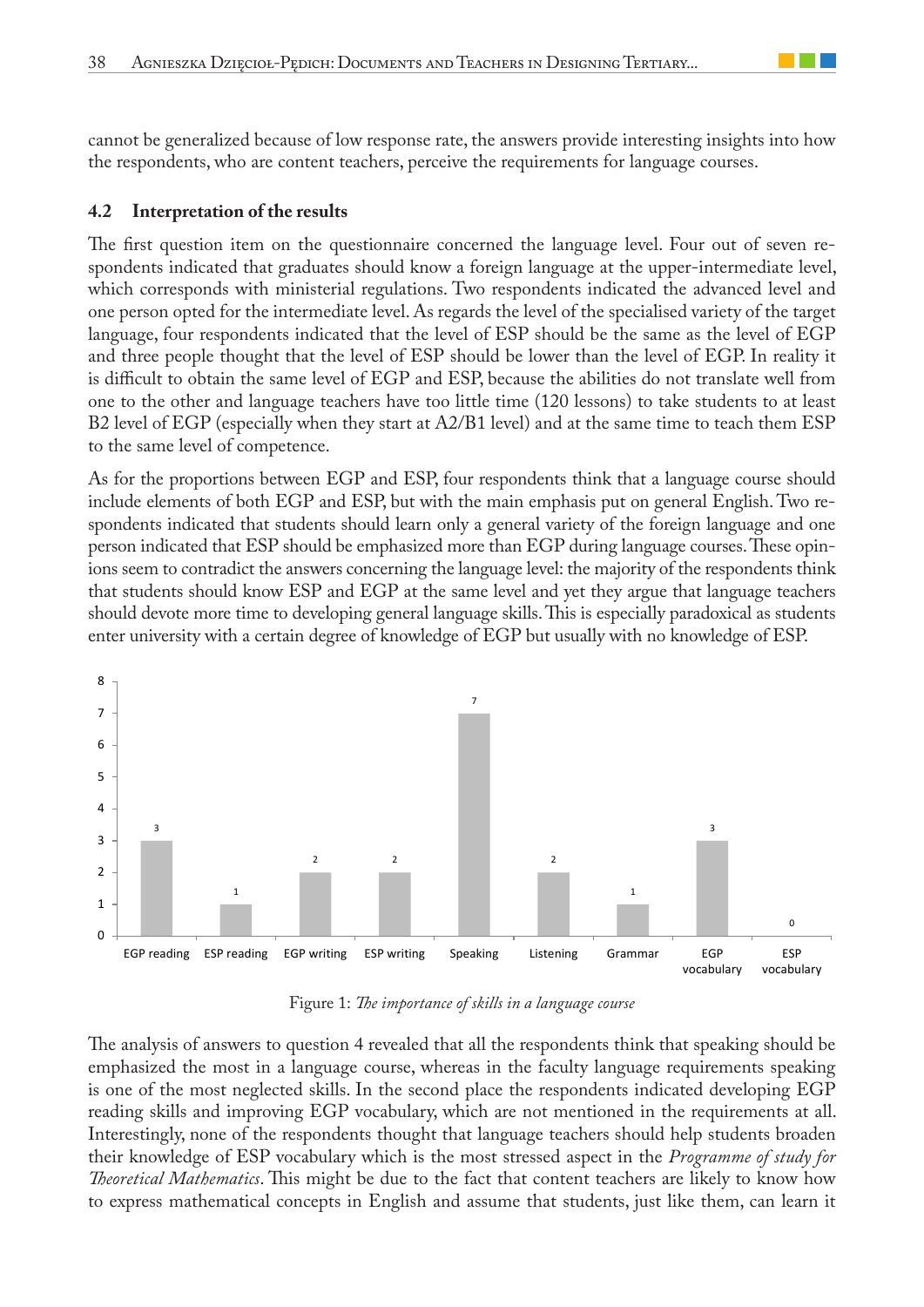independently of the teacher. The obtained data also shows that the respondents would want more attention to be devoted to general rather than specialised language skills, but general language skills are virtually absent from the language requirements.

The last question in the questionnaire contained all language requirements from the *Programme of study for Theoretical Mathematics* and the respondents were asked to indicate those 5 which should be emphasized most in a language course. Table 2 presents the requirements sorted by the number of "votes" they received.

| The skills                                                                | Number of responses |
|---------------------------------------------------------------------------|---------------------|
| Preparing an auto-presentation                                            |                     |
| Leading and summing up a discussion                                       | h                   |
| Searching for and analysing information from different sources (e.g. from |                     |
| foreign professional literature)                                          |                     |
| Preparing a summary of a popular science article in a foreign language    |                     |
| Preparing a summary of a BA thesis                                        |                     |
| Translating into Polish a popular science article in a foreign language   |                     |
| Discussing graphs and the results mathematical calculations               |                     |
| Preparing a report in a foreign language                                  |                     |
| Preparing a write-up in a foreign language                                |                     |
| Presenting a short paper on basic mathematic concepts                     |                     |
| Writing an essay in a foreign language                                    |                     |
| Negotiating, mediating and reaching a compromise                          |                     |

Table 2: *The importance of skills from the Programme of study for Theoretical Mathematics*

According to the respondents, two most important skills require a good command of a spoken language, the development of which, as it was already mentioned is not prioritized.

In the second place the respondents indicated *searching for and analysing information from different sources* and *preparing a summary of a popular science article in a foreign language* – skills which can be more useful for people pursuing their academic careers, than for teachers of mathematics or mathematicians in non-academic institutions.

In the third place the respondents chose *preparing a summary of a BA thesis*, which is a surprising choice, because, although almost all students are guaranteed to need it, they will probably only use it once. The same number of responses was accorded to *translating into Polish a popular science article published in a foreign language.* It should be reiterated that the time and effort needed to obtain this level of linguistic ability is beyond the scope of the language course in question.

The remaining skills indicated by the respondents are the ones that are best developed with the teacher's support and perhaps that is the reason why respondents think they should be included in a language course. Interestingly, none of the respondents indicated the development and systematization of mathematical terminology.

#### **5 Discussion**

The analysis of documents which shape the design of tertiary language courses in Poland has shown what consequences the lack of cooperation between content teachers and language teachers might have on formulating language requirements.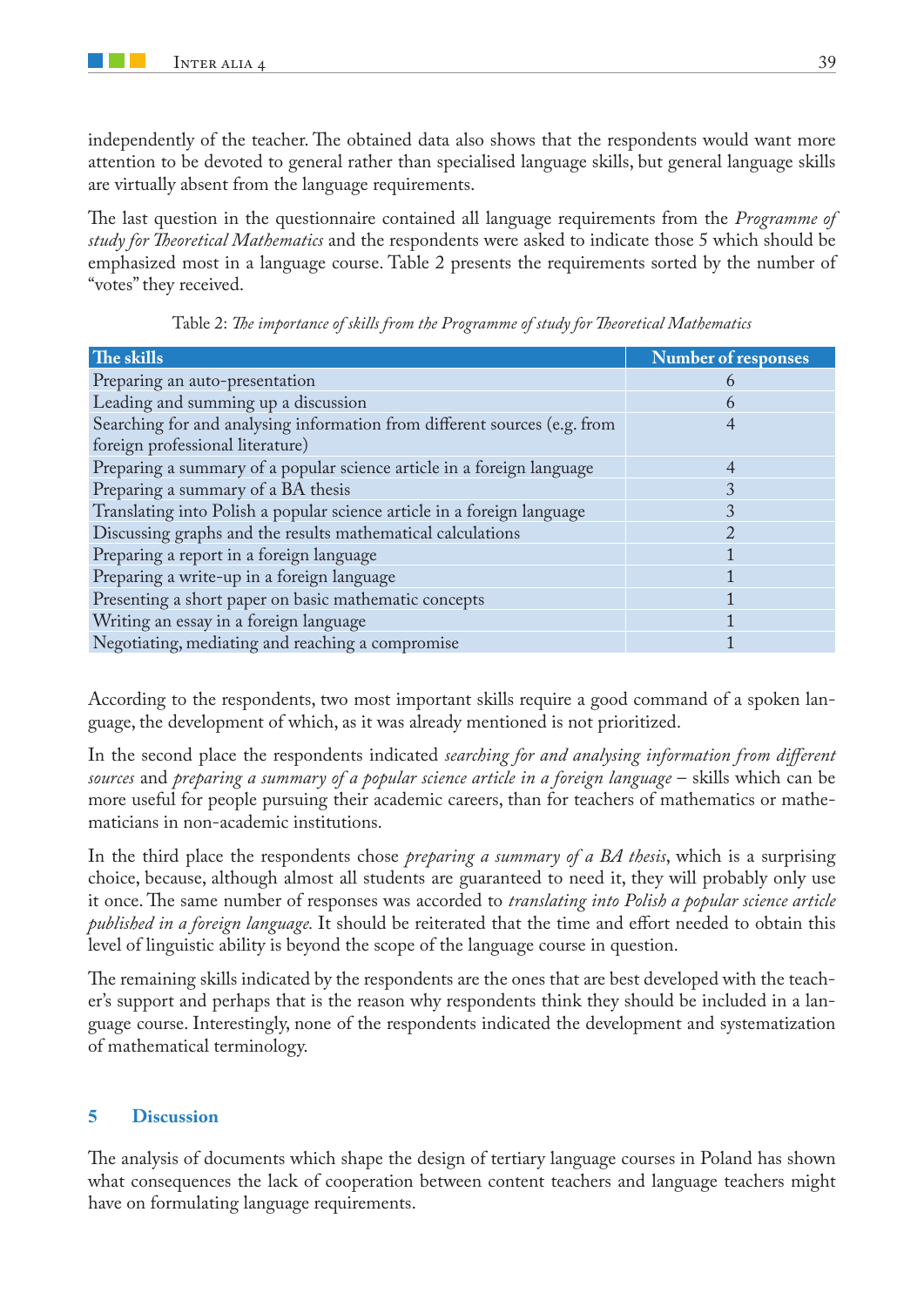At present, the faculty language requirements are based on such misconceptions as: "knowing a foreign language means being able to translate", or "popular science articles are easier to understand and consequently to translate and summarize, than the specialist ones". Moreover, the requirements make language teachers develop too many skills at one time. During a four-semester course language teachers also have to develop skills (e.g. translating) which would normally be taught during long cycle programmes with students majoring in these skills. Additionally, language instructors struggle to interpret vague statements, such as *writing descriptions of an object*, in the context of English for Mathematicians.

If asked to cooperate while developing language requirements, language teachers would be able to tell how many language skills and how much knowledge (i.e. the scope of mathematical terminology) can be developed during one semester. They would also be able to suggest a more balanced approach to the development of all language skills and provide more suitable scaffolding (Goh 2017, p. 248) for the development of language skills. Furthermore, language instructors would be able to select appropriate texts to work with. Additionally, in view of the fact that a graduate of a BA programme is required to know a foreign language at least at B2 level of CEFR and its specialised variety, language teachers could help design the course in such a way as not to neglect the general variety and support the development of the specialized language, the level of which would probably have to be lower than that of general English.

The analysis of the *Programme of study for Theoretical Mathematics* also suggests that no needs analysis was conducted as far as graduates' employment opportunities are concerned. As they are currently formulated, the skills and the knowledge that students have to master are more suitable for future teachers conducting research and working in institutions of higher education rather than for teachers of Mathematics in Polish primary schools.

It is questionable whether there is indeed a need for graduates to have mastered ESP, considering that almost nothing indicates that many of them might need it in their future careers. Neither do they need it for learning, as at present English is not required for preparing for other classes.

The discrepancy between these language requirements and the opinions expressed by the respondents in the teacher survey combined with the low response rate suggest that these documents are not taken very seriously, perhaps because they are seen as more of a formality than an actual useful document.

One of the aforementioned discrepancies is that respondents put far greater emphasis on general rather than specialized language skills. They also stress the importance of language skills different than those stressed in the documents (e.g. speaking rather than writing). Interestingly, they do not foster the need to teach specialist vocabulary and emphasize most skills that cannot be self-taught. However, they repeat some of the misconceptions about language teaching expressed in the language requirements, for example: the need to teach translating and summarizing popular science articles.

All this suggests that it might be preferable for language teachers to take a leading role in preparing the learning requirements, while content teachers might have more to offer in creating specific syllabi content, such as vocabulary lists – the opposite of the current situation.

## **References**

- de Bot, K., & Larsen-Freeman, D. (2011). Researching second language development from a dynamic systems theory perspective. In M. Verspoor, K. de Boot, & W. Lowie (Eds.), *A dynamic approach to second language development: Methods and techniques,* (pp. 5–24). Amsterdam: Benjamins.
- Goh, C.C.M. (2017). Research into practice: Scaffolding learning processes to improve speaking performance. *Language Teaching 50(2)*, 247–260. Retrieved from https://doi.org/10.1017/ S0261444816000483.